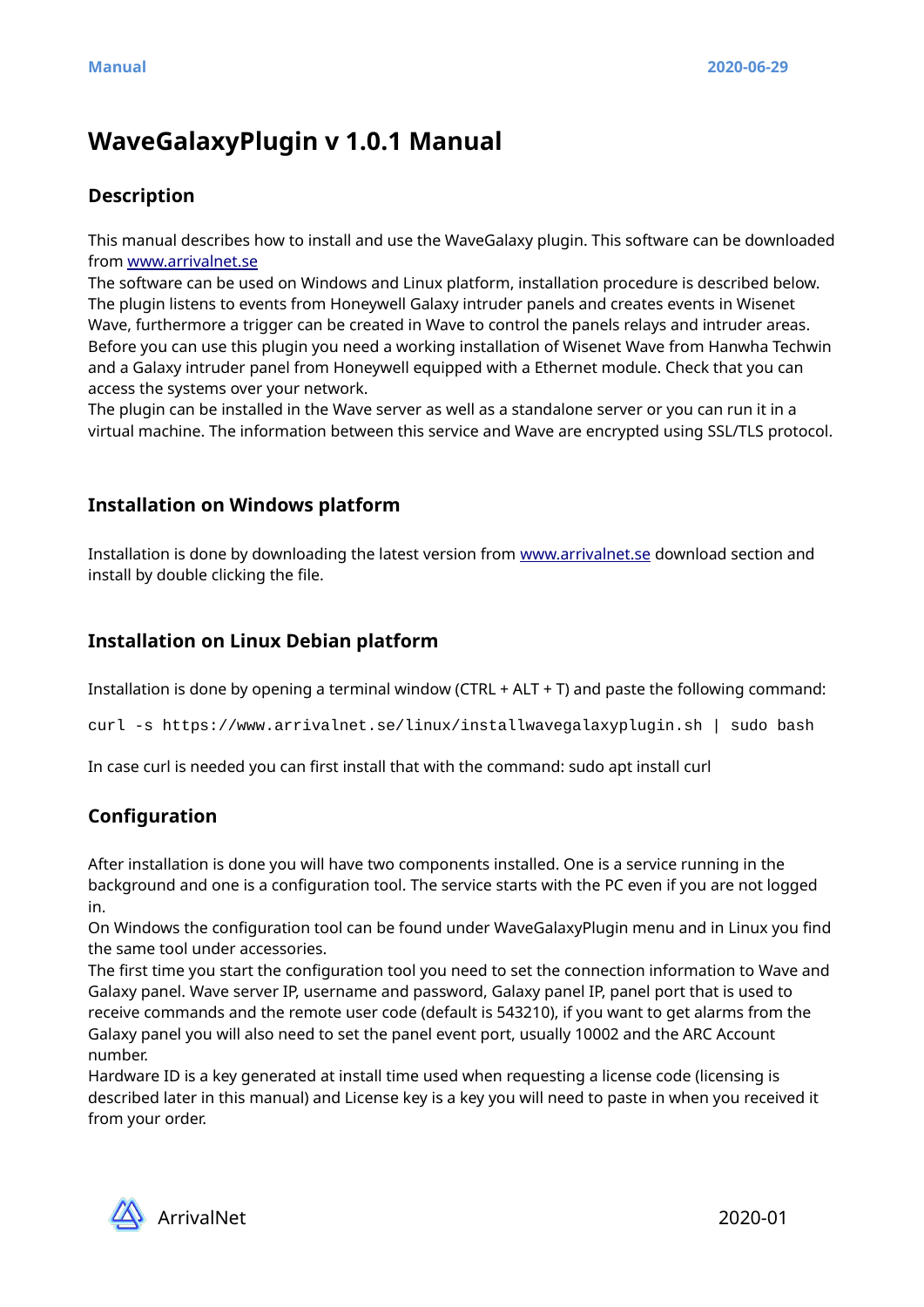# **Configuration in the Galaxy panel**

#### **Setup for Galaxy dimension panel**

Static IP address for Ethernet module should be set at the panel (Option 56.4.01.1 IP Address) Network Mask (Option 56.4.01.4) . Usually 255.255.255.0 on a LAN. Format (Option 56.4.02.1.1) should be set to SIA - Level 4

IP address of the PC sending the SIA commands is programmed at the panel (Option 56.4.08 SIA

Control)

The Port Number used on the IP module for this connection is fixed at 10005

Event signaling Ethernet

- 56.4.02 = Alarm Reporting
	- .1 = Format (must be SIA level 4)
		- $\blacksquare$  .1 = Trigger Events
		- The triggers control the type of events that are required to be transmitted.
	- .2 = Primary IP
		- $\blacksquare$  .1 = This is the IP of the server where the plugin is installed
		- $\blacksquare$  .2 = Port No. Enter the port number of the primary destination receiver. The default value is 10002, (should not be blank, and acknowledgement for SIA blocks back on the same port)
		- $\blacksquare$  .4 = Account No. The account number identifies the Galaxy system to the receiver when signals are transmitted. (4 or 6 digits)
	- .8 = Should be set to TCP
- 56.4.08 = IP This is the IP of the server where the plugin is installed

#### **Setup for Galaxy Flex**

Static IP address for Ethernet module should be set at the panel (Option 56.3.3.2 IP Address) Alternatively enable DHCP (Option 56.3.3.1 = DHCP) Network Mask (Option 56.3.3.4) . Usually 255.255.255.0 on a LAN. IP address of the PC sending the SIA commands is programmed at the panel (Option 56.5.1.1=2 IP Callback) Alternatively, Enable (Option 56.5.1.1.1 = Any Address) Enable SIA control path (Option 56.5.1.2.1 Ethernet = Enable) The Port Number used on the IP module for this connection is fixed at 10005

#### 56.1 ARC Notify – Single Receiver

Enter 56.1.1 = Receivers menu, select a receiver (example Receiver 1).

- 56.1.1.1 Select a path (example Ethernet).
- 56.1.1.1.1 Program the destination (example IP Address of ARC)
	- Enter Port Number of ARC receiver (default = 10002)

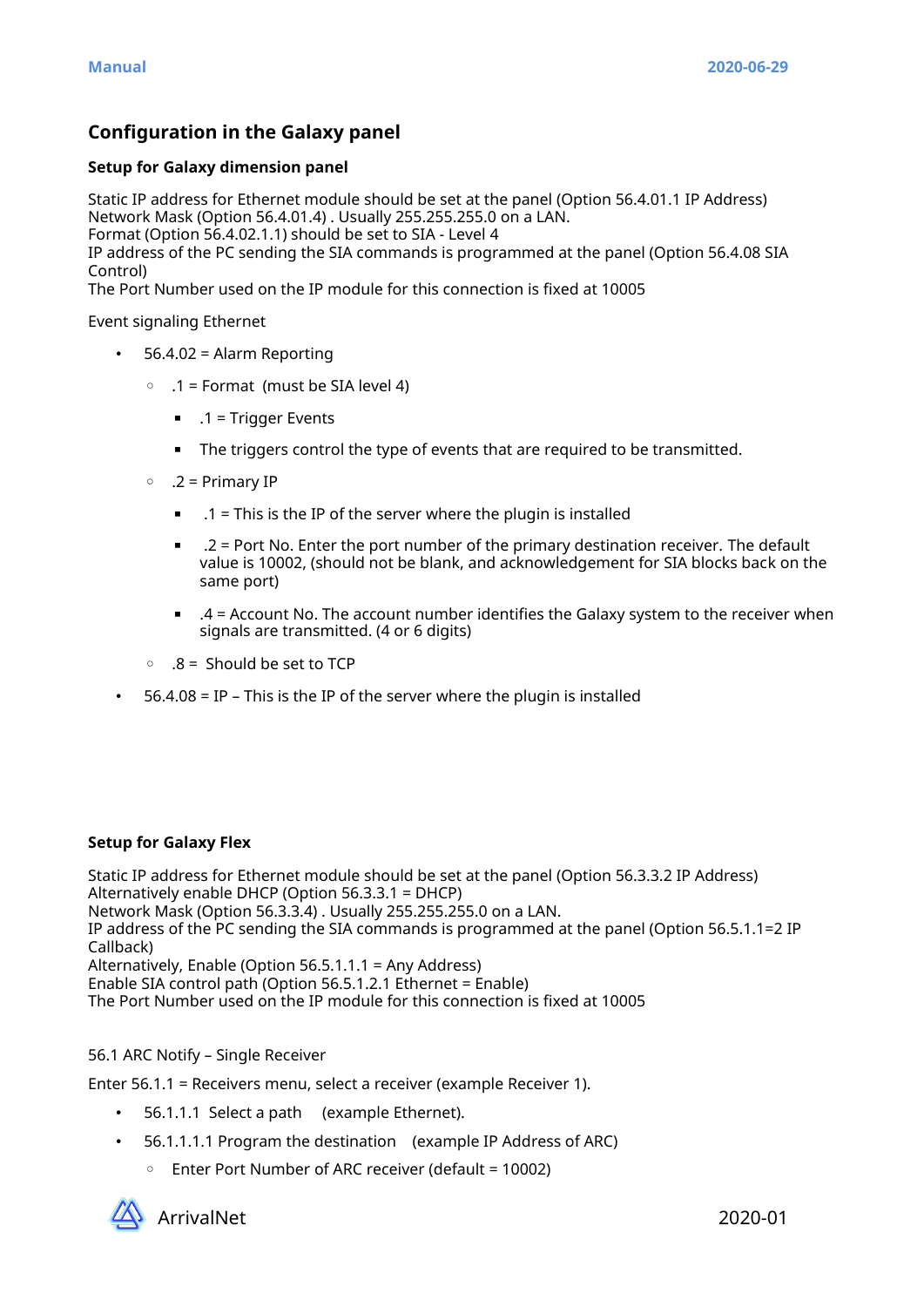- 56.1.1.1.2 Select the format (SIA Level 4).
- 56.1.1.1.3 Set the auto test requirements (the default is 24 h).

Enter 56.1.2 = Reports menu,

- 56.1.2.1 Setup the ARC Report as follows:
	- 56.1.2.1.1 Program the Account number. (4 or 6 digits)
	- 56.1.2.1.2 Set up triggers to define what type of messages should be sent

#### **Example of configuration**

After the basic information is saved it is time to create some rules. All rule configuration is done in Wisenet Wave so open the Wave client and create a rule. There are two types of rules that you can do with this plugin, listen to event or control the panel, to listen to event from the Galaxy panel you will need to choose Generic Event as your action.

#### **Events**

The Generic event in Wisenet Wave has three fields named Source, Caption and Description. When there is an event in the Galaxy panel a message will be sent to Wave. To be able to listen to specific event you can use the three textboxes to filter the event coming from the Galaxy panel.

**Sorce** field will always be **GalaxyIntruderPanel<ARC ACCONTNUMBER>**. This means if your rule has this text in the Source field this rule will only be triggered if a message comes from a Galaxy panel and not from any other system that may send messages to Wave, so for example if my Account number is 462840 then the Source will be GalaxyIntruderPanel462840

**Caption** this field will have the SIA code messages the Galaxy panel is using, you can find all message codes in the table 1 below. This message also have additional information about section or area after the SIA code if panel is sending that and additionally the panel time when the event happened is added. For example BA1002 13:56 (intruder alarm from section 1002 at 13:56)

**Description** this field will have additional information about the event, for example UNSET or FULL SET when controlling an area

Here are some examples of event rules

Here we are listening to the Caption OP that means "Account is disarmed" (see table 1) and on that event we are showing a text on a specific camera.

| Event                                                  |                               | Action                           |              |
|--------------------------------------------------------|-------------------------------|----------------------------------|--------------|
| When Generic Event                                     | $\checkmark$<br>Occurs $\vee$ | Do Show text overlay             | $\checkmark$ |
| Source contains: 3<br>Keywords separated by space      |                               | at <b>v</b> Kundentré            |              |
| Caption contains:<br><b>OP</b>                         |                               | Also show on source camera       |              |
| Description contains: @   Keywords separated by space  |                               | ■ Display text for: 10 ↓ seconds |              |
| $\Box$ Omit Logging                                    |                               | Galaxy Intruder alarm unset      |              |
| To generate Generic Event, please refer to Server API. |                               | $\boxdot$ Use custom text:       |              |
| <b>fin</b> Schedule                                    |                               |                                  |              |
|                                                        |                               |                                  |              |

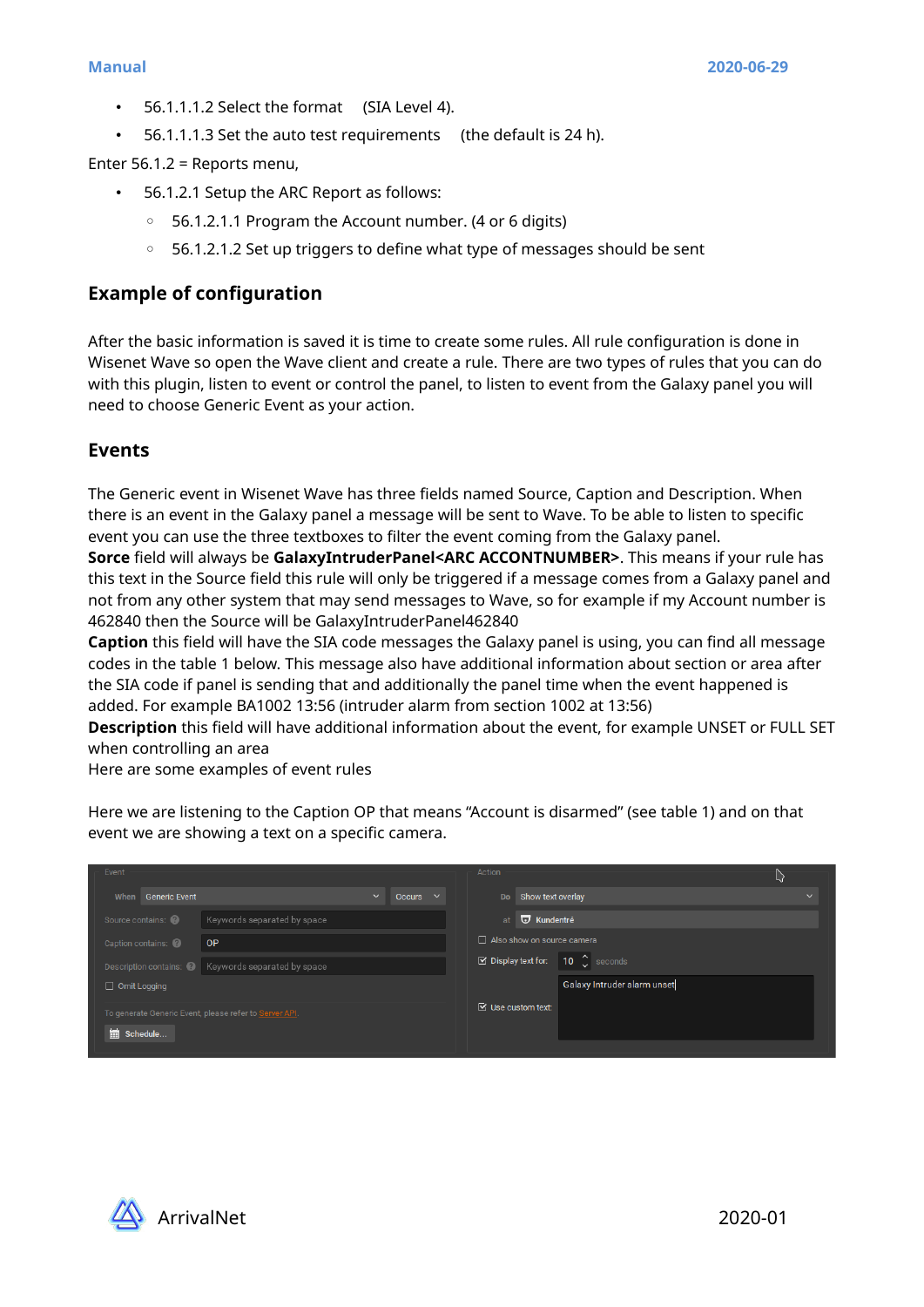Here we are listening to Caption BA1002 meaning "Burglary zone has been violated while armed" in other words intrusion alarm from section 1002 and on this event we are doing a bookmark on a camera with additional text. This example also shows that we can combine SIA code with digits corresponding to a section. When bookmarking video you can search for it in the bookmark log.

| Event                                                  |                               | Action                                                                                                             |              |
|--------------------------------------------------------|-------------------------------|--------------------------------------------------------------------------------------------------------------------|--------------|
| When Generic Event                                     | Occurs $\vee$<br>$\checkmark$ | Do Bookmark                                                                                                        | $\checkmark$ |
| Source contains:<br>Keywords separated by space        |                               | at <b>v</b> Kundentré                                                                                              |              |
| Caption contains:<br><b>BA1002</b>                     |                               | ■ Fixed duration: 20 ( seconds                                                                                     |              |
| Description contains: @   Keywords separated by space  |                               | $\begin{array}{ccc} \textbf{-10} & \textbf{\color{red}{\bullet}} & \textbf{seconds} \end{array}$<br>Pre-recording: |              |
| $\Box$ Omit Logging                                    |                               | Post-recording:                                                                                                    |              |
| To generate Generic Event, please refer to Server API. |                               | Intrusion on section 1002<br>Tags:                                                                                 |              |
| schedule                                               |                               |                                                                                                                    |              |
|                                                        |                               |                                                                                                                    |              |

In this more advanced example we are listening to events from a Galaxy panel with account 462840 and arming of area 001. On this event we are using the API of Wave with a http request that will activate the recording schedule of a camera with a specific cameraID.

| Event                        |                                                        | Action                                                                                         |              |
|------------------------------|--------------------------------------------------------|------------------------------------------------------------------------------------------------|--------------|
| <b>Generic Event</b><br>When | $\checkmark$<br>Occurs $\vee$                          | Do HTTP request<br>Do                                                                          | $\checkmark$ |
| Source contains:             | GalaxyIntruderPanel462840                              | $ \mathbb{C} $<br>Interval of action: No more than once per 2<br>⊠<br>$\ddotmark$<br>sec       |              |
| Caption contains:            | CL001                                                  | http://192.168.10.46:7001/ec2/saveCameraUserAttributes<br><b>HTTP URL</b>                      |              |
|                              | Description contains: 2   Keywords separated by space  |                                                                                                |              |
| $\Box$ Omit Logging          |                                                        | "camerald": "cc1bd33b-7dd8-45d6-886f-37bd60784a39",<br>"scheduleEnabled": true<br>HTTP content |              |
|                              | To generate Generic Event, please refer to Server API. |                                                                                                |              |
|                              |                                                        |                                                                                                |              |
|                              |                                                        | Auto<br>Content type                                                                           | $\checkmark$ |
|                              |                                                        | Login admin<br>Authentication type<br>Auto                                                     | $\ddotmark$  |
| till Schedule                |                                                        | Password <b>@@@@@@@@@@</b><br>Request type<br>POST                                             | $\checkmark$ |

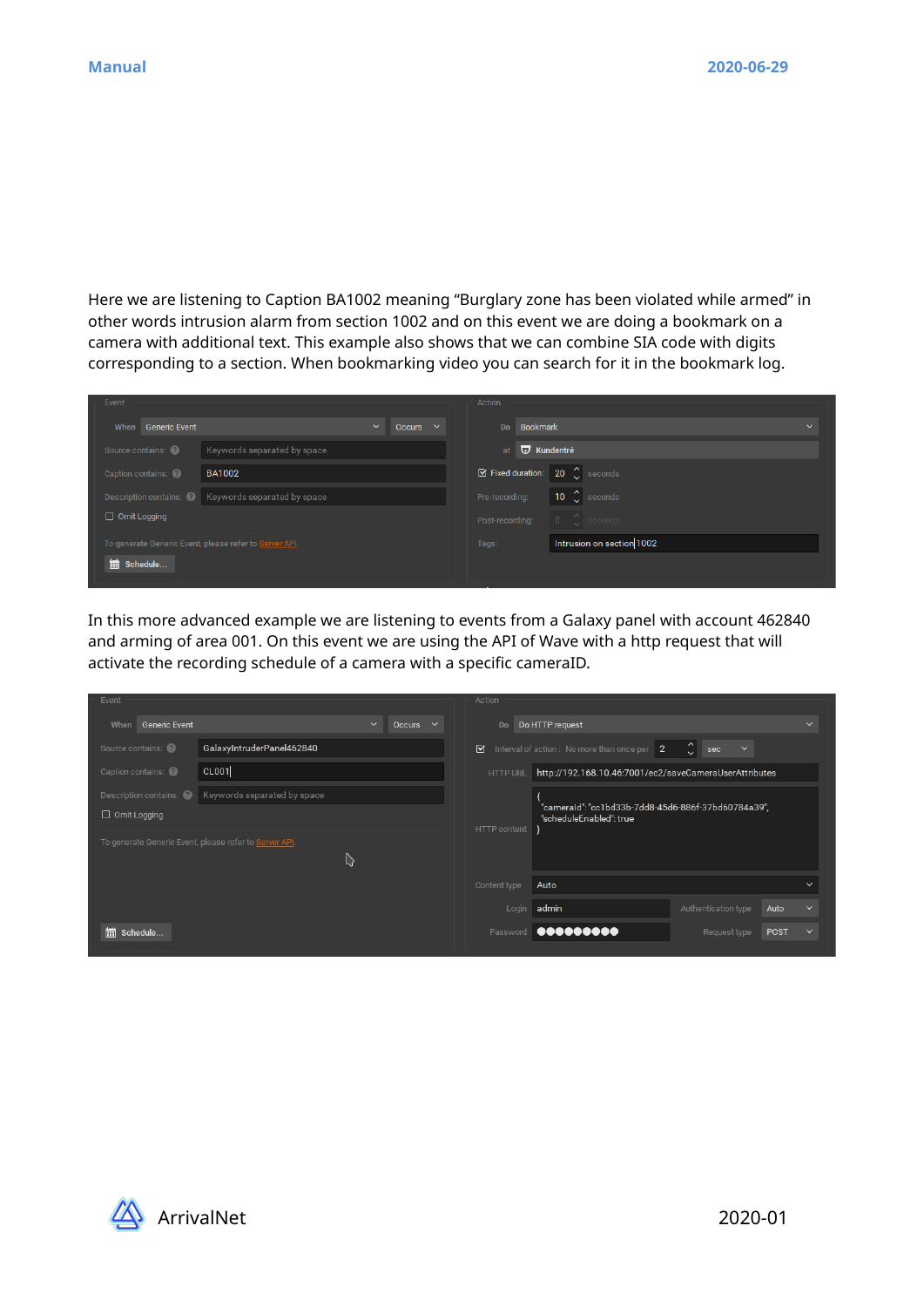# **Controlling the panel**

To control Galaxy intruder panel you should create a rule in Wisenet Wave with the action set to "Do http request" in the HTTP content section you have some keywords that the panel plugin will listen to:

GALAXYCOMMAND – This is the start of all messages

ARM – Command to use when arming ARMFORCE – Command to use when you want to force arming, even if sections are open DISARM – Command to use when disarming DISARMRESET – Command to use when you want to disarm and reset alarms RELAYON – Controls a relay to active mode RELAYOFF – Controls a relay to inactive mode

After the command you need to give additional information, for example what number the relay have that you want to control or the area you want to arm/disarm. The commands should be separated with the % sign. So a message to arm can look like this: GALAXYCOMMAND%ARM%1 to arm area 1. Note that if you want to arm/disarm all areas in a panel you should use group number 0.

Here is an example of a Soft trigger in Wave to disarm area 1 in the Galaxy intruder panel:



Here is an example of arming all groups in a panel:

| Event      |                                   |              | Action       |                                              |                                                |       |              |
|------------|-----------------------------------|--------------|--------------|----------------------------------------------|------------------------------------------------|-------|--------------|
|            | When Soft Trigger                 | $\checkmark$ |              | Do   Do HTTP request                         |                                                |       | $\checkmark$ |
| At         | <b>W</b> Kundentré                |              | $\boxtimes$  | Interval of action : No more than once per 5 | $\hat{\mathcal{L}}$ sec<br>$\ddot{\mathbf{v}}$ |       |              |
|            | Available to <b>2</b> , All Users |              | HTTP URL     | http://192.168.10.46:10002                   |                                                |       |              |
|            | Name ARM Galaxy                   |              |              | GALAXYCOMMAND%ARM%0                          |                                                |       |              |
| Icon       | $\mathbf{A}$ $\sim$               |              | HTTP content |                                              |                                                | ш.    |              |
|            |                                   |              | Content type | Auto                                         |                                                |       | $\checkmark$ |
|            |                                   |              |              | Login admin                                  | Authentication type                            | Basic | $\checkmark$ |
| m Schedule |                                   |              |              | Password <b>@@@@@@@@@@</b>                   | Request type                                   | Auto  | $\checkmark$ |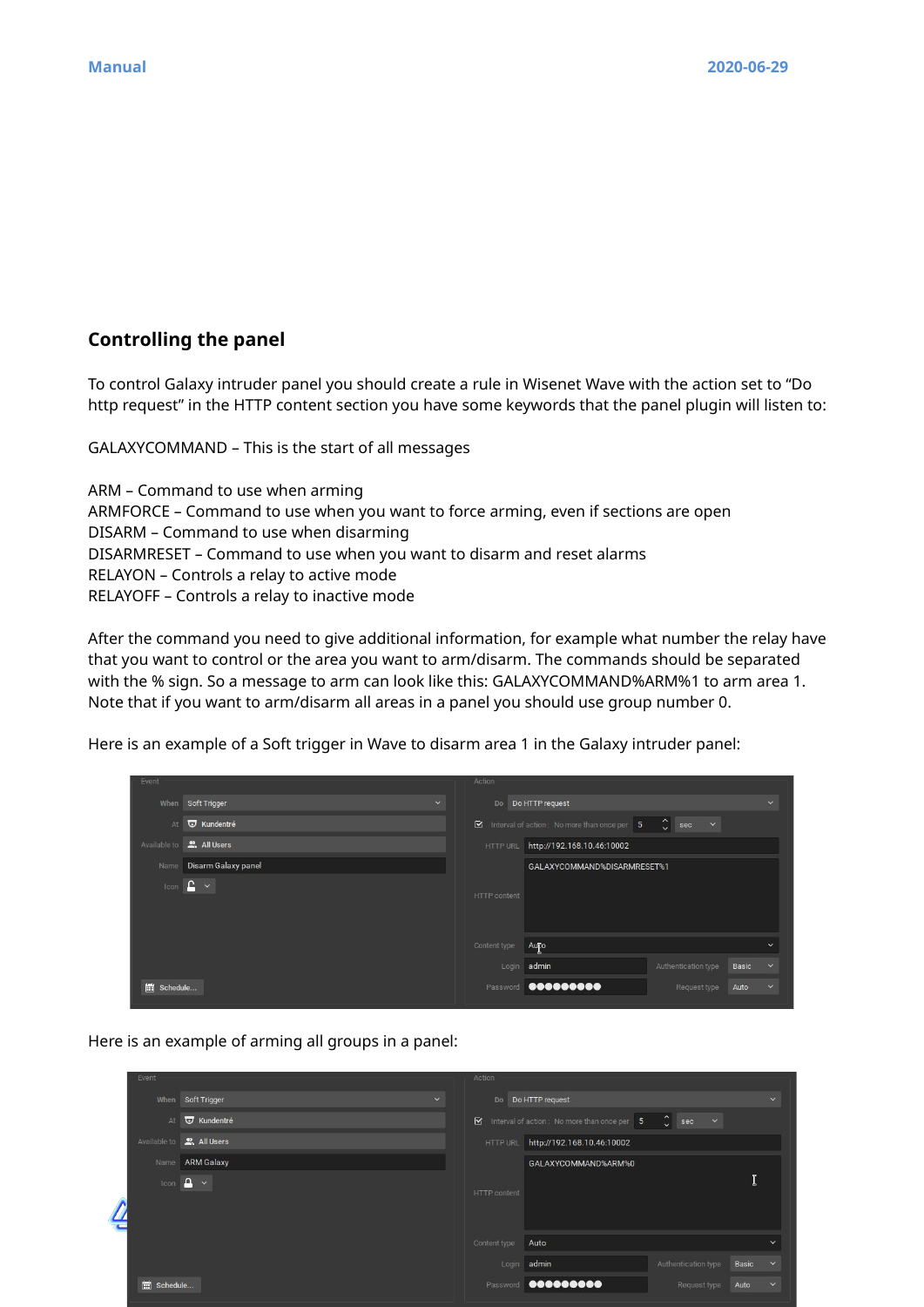On all http request to the plugin you should also give the same username and password that you use for the Wave connection and you should also set the authentication type to Basic.

### **Licensing**

In the configuration tool you can also find the Hardware ID needed to get a license. You can order the license from a authorized reseller found on [www.arrivalnet.se](http://www.arrivalnet.se/) Send the hardware ID with the order number you get from the distributor, when it is processed you will get a license code and you need to paste that into the License textbox and press Save.

### **Links**

Here are some useful links to the manufacturers of the software mentioned in this manual

[www.arrivalnet.se](http://www.arrivalnet.se/) [www.wavevms.com](http://www.wavevms.com/)

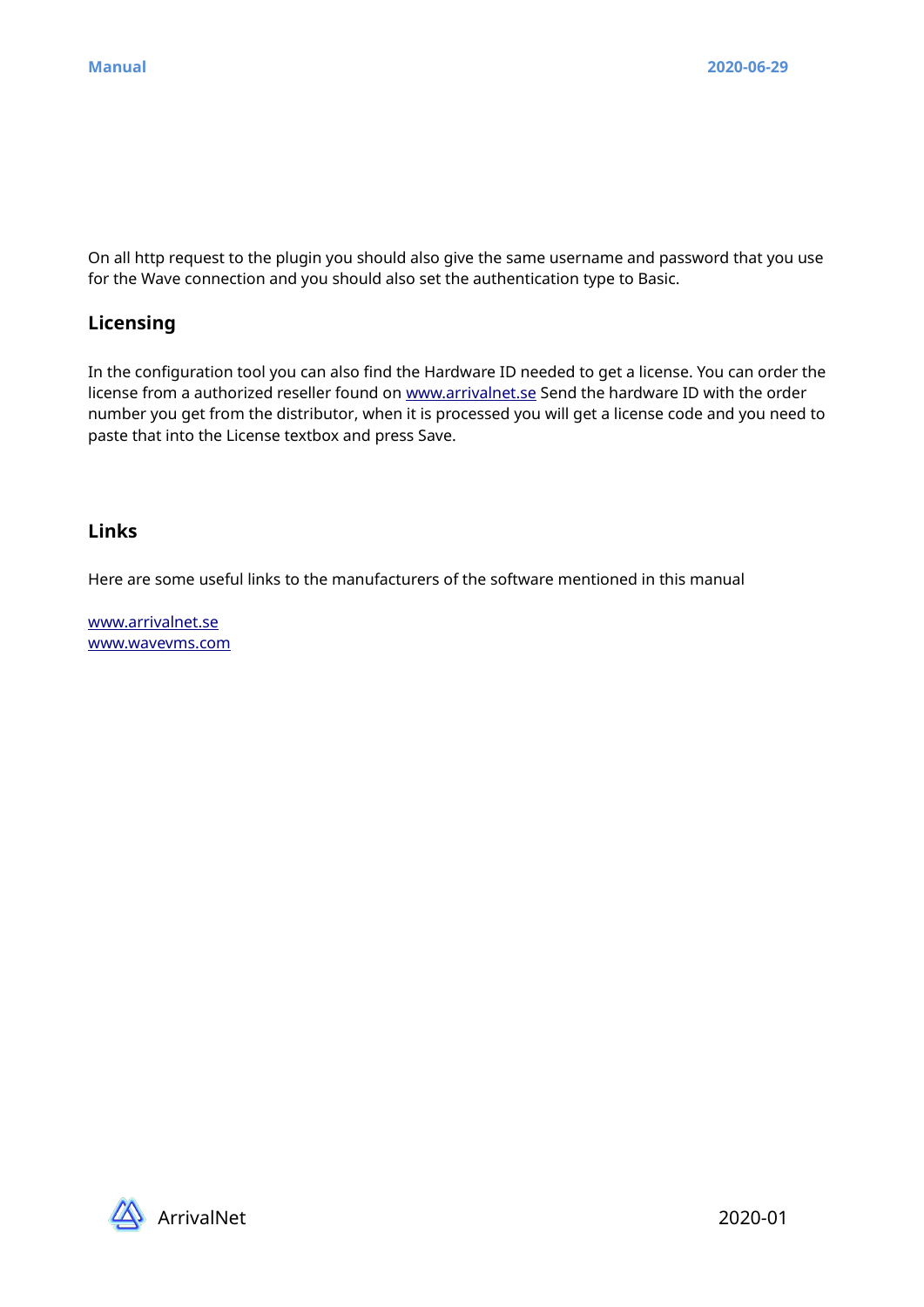# **Table 1. SIA Codes**

| Event code | Description                                                        |
|------------|--------------------------------------------------------------------|
| AR         | AC power has been restored                                         |
| AT         | AC power has been failed                                           |
| <b>BA</b>  | Burglary zone has been violated while armed                        |
| BB         | Burglary zone has been bypassed                                    |
| BC         | Alarm has been cancelled                                           |
| <b>BH</b>  | Alarm condition eliminated                                         |
| BJ         | Trouble condition eliminated                                       |
| <b>BR</b>  | Alarm/trouble condition eliminated                                 |
| <b>BS</b>  | Unsafe intrusion detection system condition                        |
| <b>BT</b>  | Burglary zone activated during testing                             |
| BU         | Zone bypass has been removed                                       |
| BV         | More than 3 burglary zones have been triggered                     |
| BX         | Burglary zone activated during testing                             |
| CA         | System armed automatically                                         |
| CE         | Extend closing time                                                |
| CF         | System armed, some zones not ready                                 |
| CG         | System has been partially armed                                    |
| CI         | An area has not been armed at the end of the closing window        |
| CJ         | An area was armed after the closing window                         |
| CK         | An area was armed before the closing window                        |
| <b>CL</b>  | System armed normal                                                |
| <b>CP</b>  | System armed automatically                                         |
| <b>CR</b>  | An alarm occurred within five minutes after the system was closed  |
| CS         | Account has been armed by Keyswitch                                |
| CT         | System was not disarmed on time                                    |
| <b>CW</b>  | Header for a force armed session, forced point msg. May follow     |
| CZ         | A point, as opposed to a whole area or account, has closed.        |
| DC         | Access to all users prohibited                                     |
| DD         | Access denied, unknown code                                        |
| DF         | Door opened without access request                                 |
| DG         | Door access granted                                                |
| DK         | Access denied, known code                                          |
| DO         | Access to authorised users allowed                                 |
| DR         | access alarm/trouble condition eliminated                          |
| DS         | Identifies door for next report                                    |
| DT         | Access system trouble                                              |
| DU         | Zone description gives dealer ID #                                 |
| EA         | An exit zone remained violated at the end of the exit delay period |

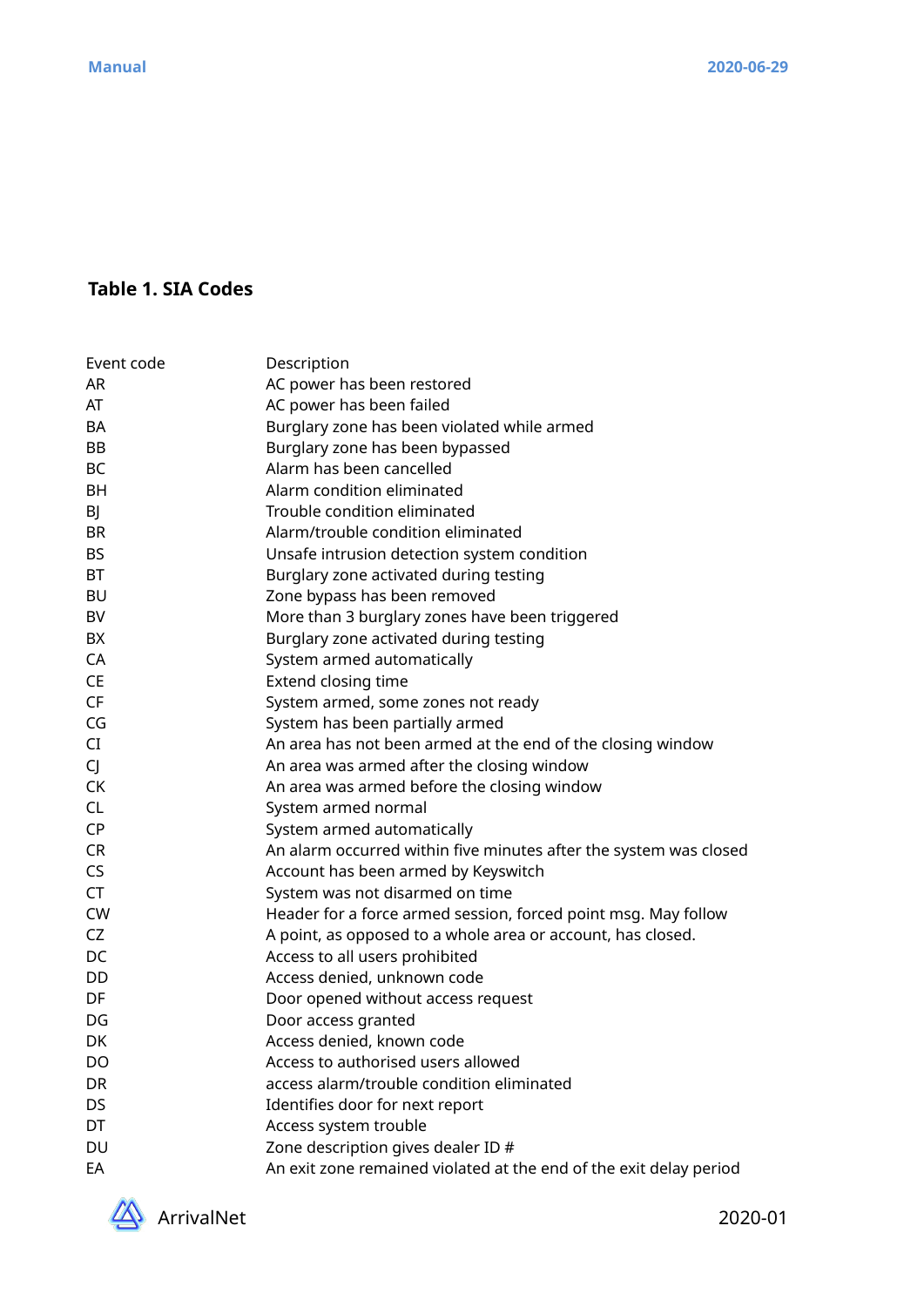| EE        | An exit zone remained violated at the end of the exit delay period |
|-----------|--------------------------------------------------------------------|
| ER        | Expansion device trouble eliminated                                |
| <b>ET</b> | Expansion device trouble                                           |
| FA        | Fire condition detected                                            |
| <b>FB</b> | Zone has been bypassed                                             |
| <b>FH</b> | Alarm condition eliminated                                         |
| FI        | The transmitter area's fire test has begun                         |
| FJ        | Trouble condition eliminated                                       |
| <b>FK</b> | The transmitter area's fire test has ended                         |
| <b>FR</b> | Alarm/trouble condition has been eliminated                        |
| <b>FS</b> | Unsafe fire detection system condition                             |
| FT.       | Zone disabled by fault                                             |
| <b>FU</b> | Bypass has been removed                                            |
| FX.       | Fire zone activated during test                                    |
| <b>FY</b> | A fire point is now logically missing                              |
| GA        | Gas alarm condition detected                                       |
| GB        | Zone has been bypassed                                             |
|           | Alarm condition eliminated                                         |
| GH        | Trouble condition eliminated                                       |
| GJ        | Alarm \ trouble condition has been eliminated                      |
| GR        |                                                                    |
| GS        | Unsafe gas detection system condition                              |
| GT        | Zone disabled by fault                                             |
| GU        | Bypass has been removed                                            |
| GX        | Zone activated during test                                         |
| HA        | Silent alarm, user under duress                                    |
| HB        | Zone has been bypassed                                             |
| HH        | Alarm condition eliminated                                         |
| HJ.       | Trouble condition eliminated                                       |
| HR        | Alarm \ trouble condition eliminated                               |
| <b>HS</b> | Unsafe holdup system condition                                     |
| HT        | Zone disabled by default                                           |
| HU        | Bypass has been removed                                            |
|           | Too many unsuccessful attempts have been made to enter a user      |
| JA        | ID                                                                 |
| JD        | The date was changed in the transmitter/receiver                   |
| JH        | The transmitter's holiday schedule has been changed                |
| JL        | The transmitter's log memory has reached its threshold level       |
| JO        | The transmitter's log memory has overflowed                        |
| JR        | An automatic scheduled event was executed                          |
| JS        | An automatic schedule was changed                                  |
| JT        | The time was changed in the TX\RX                                  |
| JV        | A user's code has been changed                                     |
| JX        | A user's code has been removed                                     |
| KA        | High temperature detected on premise                               |
| KB        | Zone has been bypassed                                             |
| KH        | Alarm condition eliminated                                         |
| KJ        | Trouble condition eliminated                                       |
| <b>KR</b> | Alarm/Trouble condition has been eliminated                        |
| KS        | Unsafe heat detection system condition                             |
| KT        | Zone disable by fault                                              |
| KU        | Bypass has been removed                                            |
|           |                                                                    |

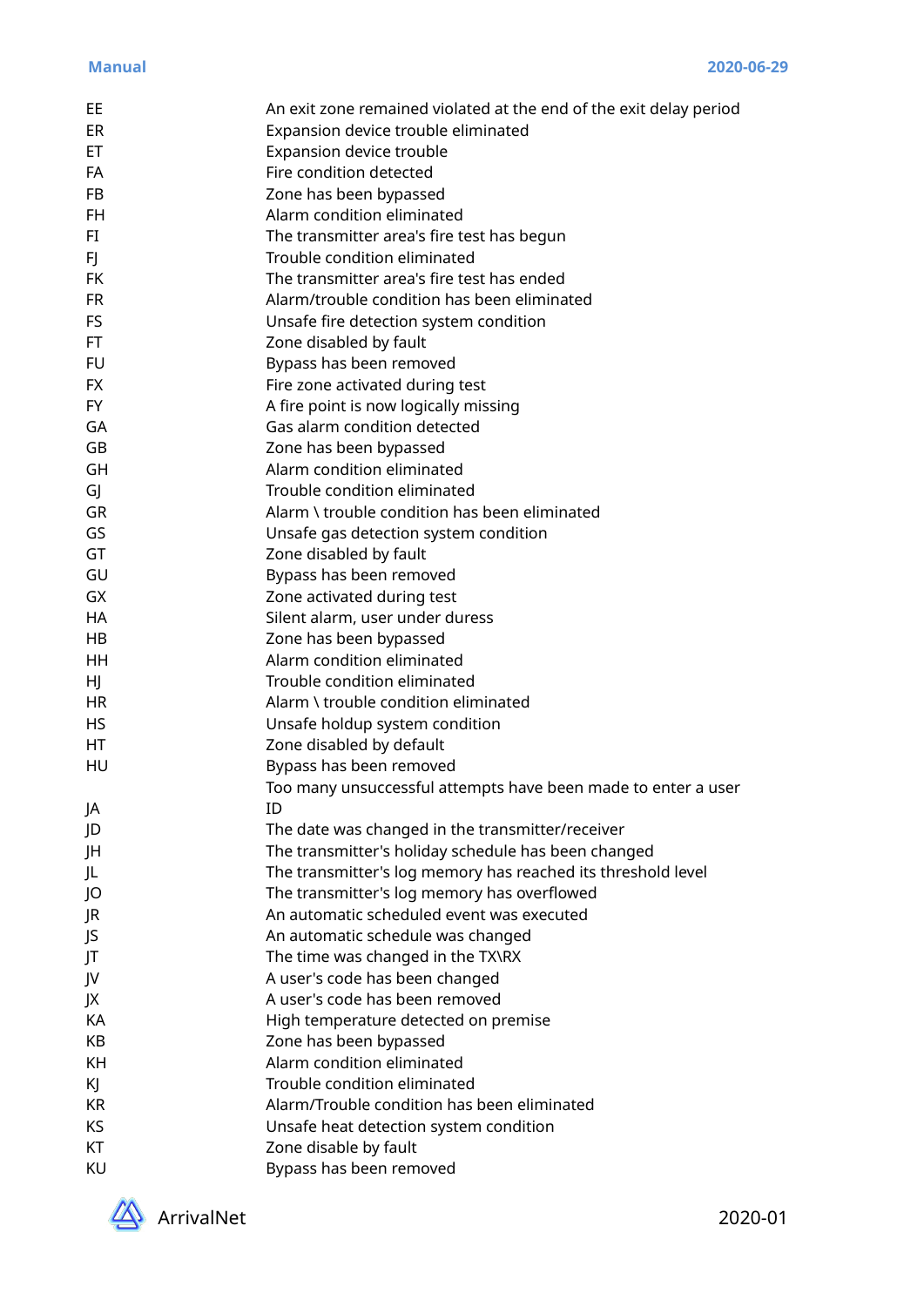| LB             | Begin local programming begin                                     |
|----------------|-------------------------------------------------------------------|
| LD             | access code incorrect                                             |
| LE             | The listen-in session has been terminated                         |
| LF             | The listen-in session with the receiver has begun                 |
| LR             | Phone line restored to service                                    |
| LS.            | Local programming successful                                      |
| LT.            | Phone line report                                                 |
| LU             | Local programming unsuccessful                                    |
| LX.            | A local programming session has been terminated                   |
| MA             | Emergency assistance request                                      |
| MB             | Zone has been bypassed                                            |
| MH             | Alarm condition eliminated                                        |
| MJ             | Trouble condition eliminated                                      |
| <b>MR</b>      | Alarm/trouble condition has been eliminated                       |
| <b>MS</b>      | Unsafe system condition exists                                    |
| <b>MT</b>      | Zone disabled by fault                                            |
| MU             | Bypass has been removed                                           |
| <b>NA</b>      | There has been no activity for a programmed amount of time        |
| <b>NF</b>      | Some zones/points not ready                                       |
| <b>NL</b>      | An area has been perimeter armed                                  |
| <b>OA</b>      | System has disarm automatically                                   |
| <b>OC</b>      | Untyped zone cancel                                               |
| OG             | System has been partially disarmed                                |
| O <sub>I</sub> | An area has not been armed at the end of the opening window       |
| OJ             | An area was disarmed after the opening window                     |
| <b>OK</b>      | An area was disarmed before the opening window                    |
| OP             | Account was disarmed                                              |
| <b>OR</b>      | Account in alarm was reset/disarmed                               |
| <b>OS</b>      | account has been disarmed by Keyswitch                            |
| <b>OT</b>      | System was not armed on time                                      |
| <b>OZ</b>      | A point, rather than a full area or account, disarmed             |
| PA             | Emergency assistance request, manually activated                  |
| PB             | Panic zone has been bypassed                                      |
| PH             | Alarm condition eliminated                                        |
| PJ             | Trouble condition eliminated                                      |
| PR             | Alarm/trouble condition has been eliminated                       |
| <b>PS</b>      | Unsafe system condition exists                                    |
| PT             | Zone disabled by fault                                            |
| PU             | Panic zone bypass has been removed                                |
| QA             | Emergency assistance request                                      |
| QB             | Zone has been bypassed                                            |
| QH             | Alarm condition has been eliminated                               |
| QJ             | Trouble condition has been eliminated                             |
| QR             | Alarm/trouble condition has been eliminated                       |
| QS             | Unsafe system condition exists                                    |
| QT             | Zone disabled by fault                                            |
| QU             | Bypass has been removed                                           |
| <b>RA</b>      | Transmitter failed to communicate with the remote programmer      |
| <b>RB</b>      | Remote programming session initiated                              |
| <b>RC</b>      | The relay specified in the address field (optional) has energised |
| <b>RD</b>      | Access passcode incorrect                                         |
|                |                                                                   |

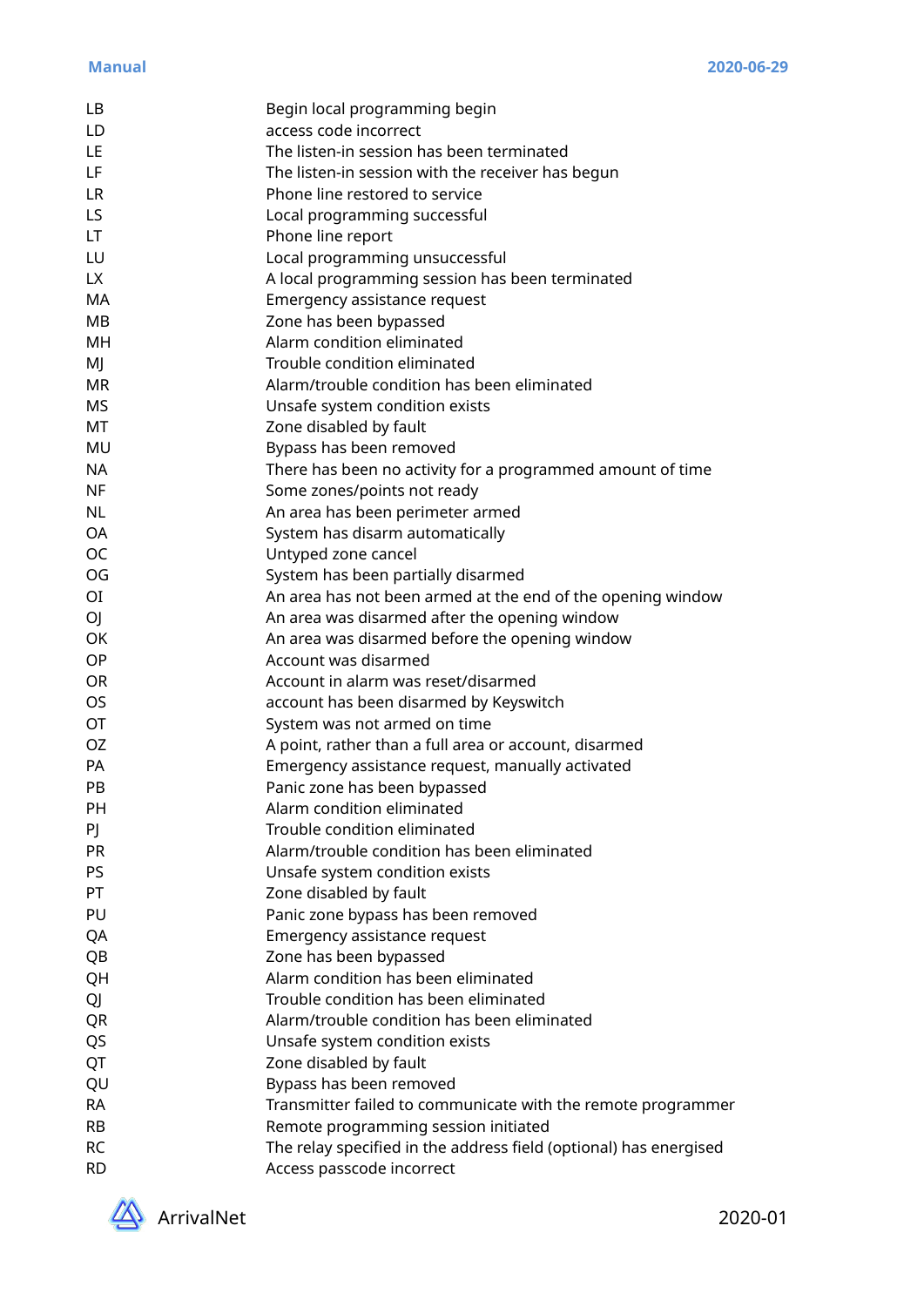| <b>RN</b> | A transmitter was reset via a remote programmer                      |
|-----------|----------------------------------------------------------------------|
| <b>RO</b> | The relay specified in the address field (optional) has de-energized |
| <b>RP</b> | Automatic communication test report                                  |
| <b>RR</b> | System lost power, is now restored                                   |
| <b>RS</b> | Remote programming successful                                        |
| <b>RT</b> | Dialer data lost, transmission error                                 |
| <b>RU</b> | Remote programming unsuccessful                                      |
| <b>RX</b> | Manuel communication test report                                     |
| <b>SA</b> | Sprinkler flow condition exist                                       |
| <b>SB</b> | Sprinkler zone has been bypassed                                     |
| <b>SH</b> | Alarm condition eliminated                                           |
| SJ        | trouble condition eliminated                                         |
| <b>SR</b> | Alarm/Trouble condition has been eliminated                          |
| SS        | Unsafe sprinkler system condition                                    |
| ST        | Zone disabled by fault                                               |
| SU        | Sprinkler zone bypass has been removed                               |
| <b>TA</b> | Alarm equipment enclosure opened                                     |
| TB        | Tamper detection has been bypassed                                   |
| <b>TE</b> | Communicator restored to operation                                   |
| <b>TR</b> | Alarm equipment enclosure has been closed                            |
| <b>TS</b> | Communicator taken out of operation                                  |
| TU        | Tamper detection bypass has been removed                             |
| <b>TX</b> | an unspecified (manual or automatic) communicator test               |
| <b>UA</b> | Alarm condition from zone of unknown type                            |
| UB        | Zone of unknown type has been bypassed                               |
| UH        | Alarm condition eliminated                                           |
| UJ        | Trouble condition eliminated                                         |
| <b>UR</b> | Alarm/Trouble condition eliminated from zone of unknown type         |
| <b>US</b> | Unsafe condition from zone OK unknown type                           |
| UT        | Trouble condition from zone of unknown type                          |
| UU        | Bypass on zone of unknown type has been removed                      |
| <b>UX</b> | An undefined alarm condition has occurred                            |
| UY        | A point which was not armed is now logically missing                 |
| UZ        | A point which was armed is now logically missing                     |
| VI        | Transmitter or receiver paper in, printer X                          |
| VO        | Transmitter or receiver paper out, printer X                         |
| <b>VR</b> | Transmitter or receiver trouble restored, printer X                  |
| VT        | Transmitter or receiver trouble, printer X                           |
| <b>VX</b> | Transmitter or receiver test, printer X                              |
| <b>VY</b> | The receiver's printer is now on line                                |
| VZ        | The receiver's printer is now off line                               |
| <b>WA</b> | Water detected at protected premise                                  |
| WB        | Water detection has been bypassed                                    |
| WH        | Alarm condition eliminated                                           |
| WJ        | Trouble condition eliminated                                         |
| <b>WR</b> | Alarm/Trouble condition has been eliminated                          |
| WS        | Unsafe water detection system condition                              |
| WT        | Zone disable by fault                                                |
| WU        | Water detection bypass has been removed                              |
| XE        | The panel has sensed an extra point not specified for this site      |
| XF        | The panel has sensed an extra RF point not specified for this site   |